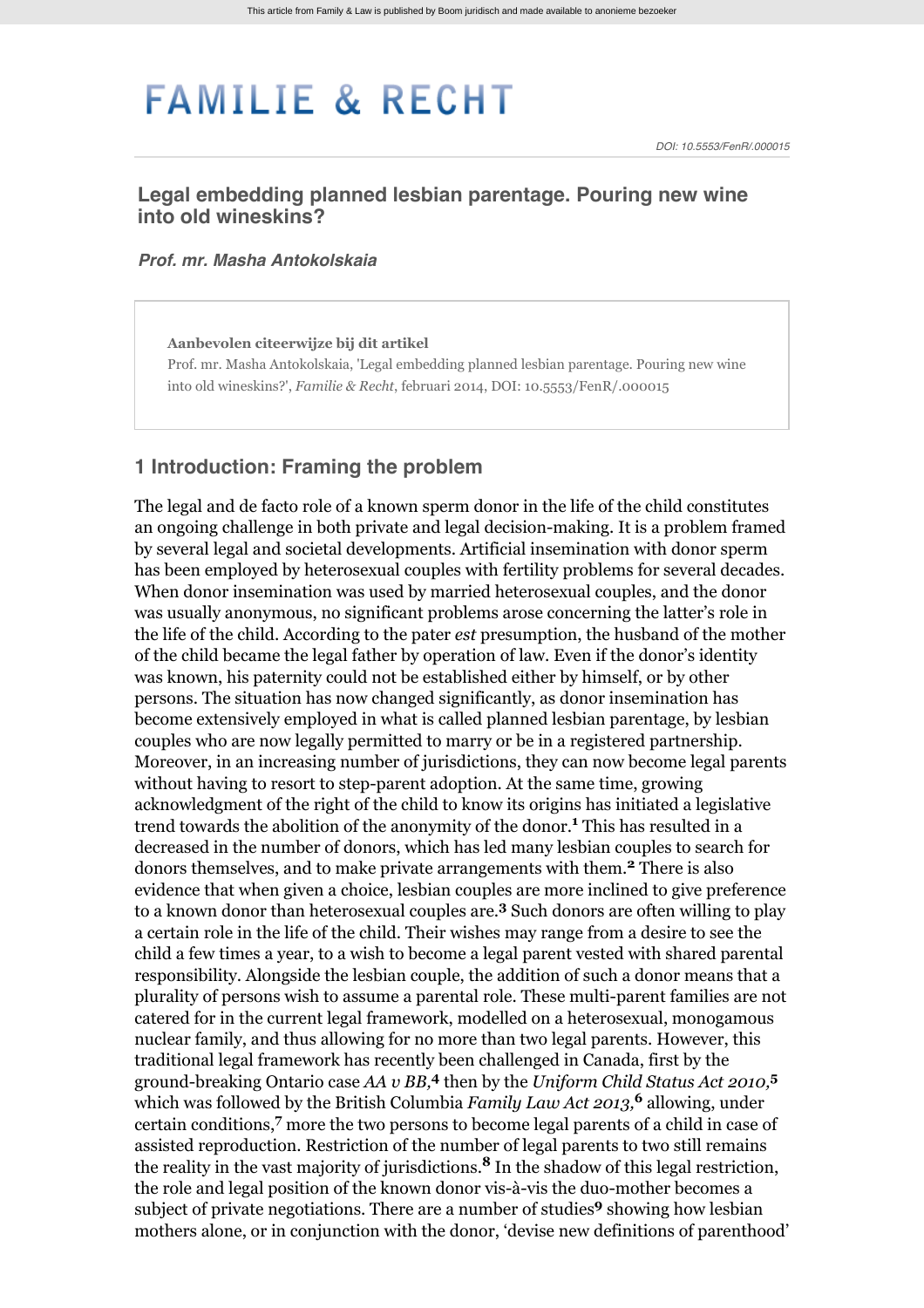extending 'beyond the existing normative framework'.<sup>10</sup> Thus, it is concluded that, in lesbian families. more than two parents 'is already the reality of their lives'.<sup>11</sup> These practices are being used to substantiate a so-called 'reflective claim' – an appeal to the legislator to base the law governing parentage in lesbian families on the existing practices of those families, rather than on the traditional heterosexual model. **12** Accordingly, it is asserted that, with regard to lesbian families, the law should – if both lesbian mothers and the known donor agree<sup>13</sup> – permit children to have more than two legal parents. **14**

The notion of 'reflective claim' was pervasively criticised by Leckey, who pointed to the diversity of existing social practices in lesbian families, their interrelation to the existing law, and the normative choices regarding the goals and priorities inherent to the use of law as a means of social engendering.<sup>15</sup> Indeed the empirical studies reveal an important diversity of roles given to the known donor by the mothers. These roles essentially fall within three categories: (1) 'a flexibly defined male figure' with whom children have a relationship, but who has no parental status – a 'symbolic father', (2) 'an embodied human referent that the child may identify as his or her progenitor', and (3) a 'parent', a figure with a significant role as care-giver. This diversity in the **16** parental roles of the donors suggests that one can speak of a variable split of parental roles between three persons, rather than of three legal parents in the traditional sense of this concept.

# **2 Splitting up the parentage package**

However, assuming that the law should not bluntly reflect existing social practices, it does not mean that these social practices should not have a more profound effect on law than they presently have – especially when legislating over terra incognita, such as parentage in lesbian families. Thus, in view of the existing social practices in lesbian families, it seems that trying to fit them into a traditional heteronormative concept of legal parentage is like trying to pour new wine into old wineskins. From this point of view, the right question is not whether a child should have two, three or more legal parents, but rather whether the traditional concept of legal parentage is altogether appropriate for such families.

The traditional legal concept of parentage is in fact a package consisting of three major parts:

- 1. determination of genetic lineage important for information about the genetic parents, which allows for the tracing of inheritable diseases and the avoidance of incestuous relationships
- 2. 'a lifelong immutable status<sup>'17</sup> of the legal parent, entailing a number of almost unalienable rights, such as:

the right to consent to adoption

mutual inheritance rights

information rights

the right to have contact with the child

the duty to maintain the child

the right – under certain circumstances – to receive maintenance from the adult child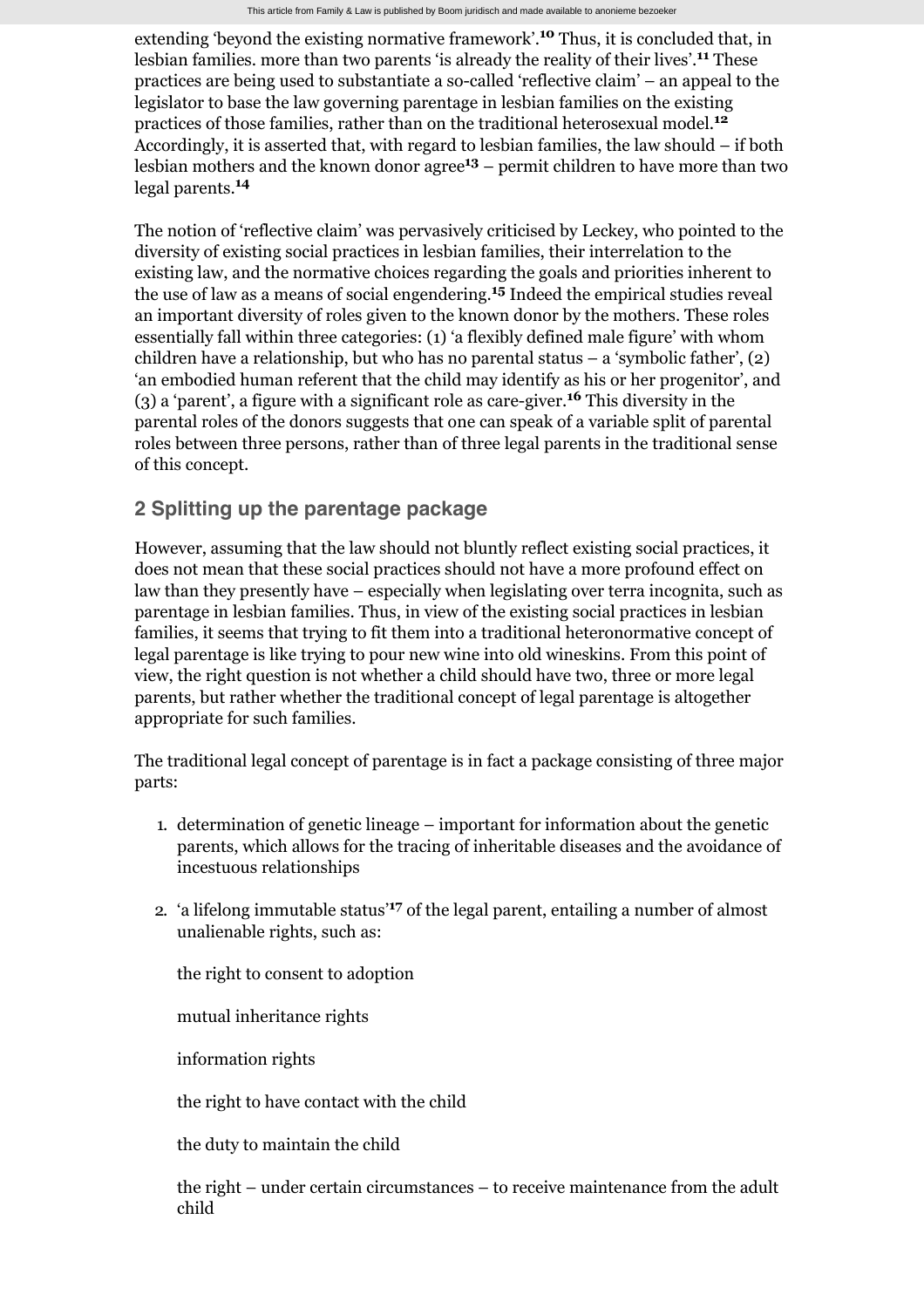3. a right to the automatic attribution of, or the possibility of applying for parental responsibility entitling:

the right and the duty to care for the child, and to educate it

the right to represent the child

the right to manage the child's property

In most jurisdictions, the entire package is attributed to the same persons – the legal parents. Parental responsibility – for a long time attributed only to a married male legal parent and lost by the father after divorce – is now equally attributed to married and unmarried legal parents and, as a rule, automatically continues after divorce or separation. Artificial insemination and the growing importance attributed to social parentage have challenged this traditional setting. The ongoing abolition of the anonymity of donors and the secrecy of adoption, as well as – where allowed – the rise of surrogate motherhood, have already separated the first part of the parentage package – the genetic lineage – from the rest. In most jurisdictions, the other two parts, life-long immutable status and parental responsibility, can still only be attributed to the legal parents. A notable exception to this rule is found in England and Wales and several other Commonwealth jurisdictions, as well as the Netherlands, whereby parental responsibility is disconnected from the legal parentage and can be attributed to persons others than legal parents. Moreover, in England and Wales (since the 1989 Children Act), Scotland and several other Commonwealth jurisdictions (e.g. New Zealand), the number of persons who can be simultaneously given parental responsibility is not limited to two persons.<sup>18</sup> This leads to fragmentation of parentage, whereby various parts of the parentage package can be attributed to different persons.<sup>19</sup> In jurisdictions that do not allow for such fragmentation, some rights and duties – the right to have contact with the child and the duty to maintain the child – can in some jurisdictions be attributed to a social parent.

Lesbian parentage poses a new challenge to the legislatures. This diversity of the actual roles attributed to the known donors in lesbian families calls on the legislatures to attempt to accommodate this more or less unequal split of the package of rights – traditionally attributed to legal parentage – between three persons. This can be done through facilitating negotiations between the lesbian couple and the donor, and making their private arrangement legally binding.

The current laws, as a rule, do not allow for a straightforward legal accommodation of private arrangements which split the parentage package. One limitation has complicated the negotiations surrounding lesbian parentage: either the donor or the duo-mother (but not both) may acquire the status of legal parent, leaving one of these two persons without parental status. The other problem is that – in contrast to the good legal support provided for the negotiations surrounding surrogacy arrangements – the parties to lesbian parentage negotiations generally receive no legal or other assistance, have no checklist or models at their disposal, and are entirely left to their own devices. As a result, the agreements are often made verbally and not in clear terms, so that parties often later disagree as to their content. Even when the terms of the agreements are clear, the validity and enforceability of the arrangements are a matter of controversy in most jurisdictions, as the legal rules on parentage usually cannot be overruled by private agreements. An additional problem is that even de facto implementation of the outcomes of negotiations can have unintended legal effects on the positions of the parties. For example, if the duo-mothers have allowed the donor to build a close personal relationship with the child, in Europe, the donor may seek remedies under Article 8 of the European Convention on Human Rights, and in Canada, he may do likewise under sections 7 and 15 of the Canadian Charter of Rights and Freedoms protecting 'family life'. However, some legal systems attempt to meet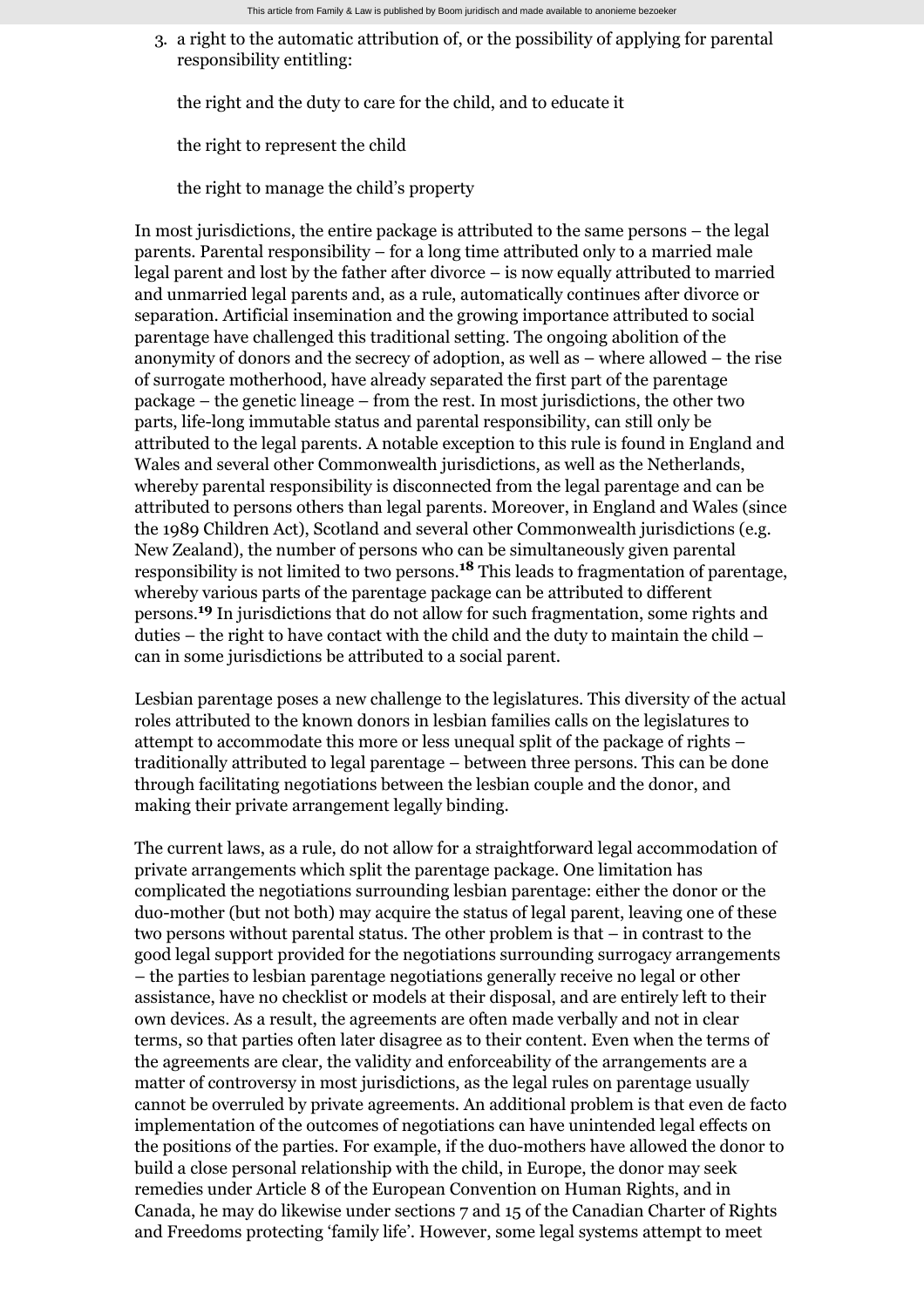the special demands of the parties involved in planned lesbian parentage by honouring the terms of their negotiations, and attributing some parts of the parentage package to more than two persons, without granting every party the title of legal parent. Such a split occurs when the law – such as that in the Netherlands – allows the attribution of parental responsibility to a social parent who is not a legal parent.

In this paper I will discuss three Western jurisdictions (Quebec, Sweden and the Netherlands), representing a scale of solutions that allow the lesbian partner of the mother to become the legal parent of the child other than by a step-parent adoption. The purpose of this survey is to examine how these jurisdictions deal with the problem of parentage in lesbian families, and whether they attempt to accommodate the specific needs of these families by splitting up the package of parental rights and spreading them between the duo-mothers and the known donor. Thereby, special attention is paid to the legal accommodation of the terms of the private negotiations between the lesbian couple and the known donor.

# **3 Accommodating plannedlesbian parentage: comparing three jurisdictions**

# **Quebec**

# **Far-reaching equalizationwithin a heterocentred model**

In 2002, Quebec pioneered a law which allowed the lesbian partner of the mother of the child to become a legal parent without resorting to adoption. Thereby, a new chapter, I.1, 'Filiation of Children Born of Assisted Procreation', was incorporated into Title Two, 'Filiation', of the Civil Code of Quebec (see Book Two, 'The Family') (CCQ). This new chapter is thus situated between Chapter I, 'Filiation by Blood' and Chapter II, 'Adoption'. As the structure of the Civil Code is significant in civil law, this addition has led some Canadian scholars to believe that there are now three distinctive models of filiation: blood, adoption and assisted procreation. **20** The new law states that:

If a child is born of a parental project involving assisted procreation between married or civil union spouses during the marriage or the civil union or within 300 days after its dissolution or annulment, the spouse of the woman who gave birth to the child is presumed to be the child's other parent. (Art. 538.3. CCQ)

A parental project is defined in Article 538 CCQ as:

a project involving assisted procreation exists from the moment a person alone decides or spouses by mutual consent decide, in order to have a child, to resort to the genetic material of a person who is not party to the parental project.

Thus, the lesbian civil partner of the mother of the child can become a second legal parent by operation of law, in the same way as the male spouse of the mother. If the partners are neither spouses nor civil union partners, the partner of the birth mother, who has consented to the parental project, must also legally acknowledge the child. Even if she/he fails to register her/his bond of filiation with the child in the register of civil status, she/he is liable to the child and the child's mother (Art. 540 CCQ). Once the lesbian partner of the mother becomes the second legal parent of the child, the law assigns to her the rights and obligations traditionally assigned by law to the father (Art. 539.1 CCQ).

An interesting peculiarity of the Quebec law is that a parental project not only includes medically assisted procreation, but any kind of assisted procreation. Leckey notes that the new law covers three forms: medically assisted procreation, 'artisanal' assisted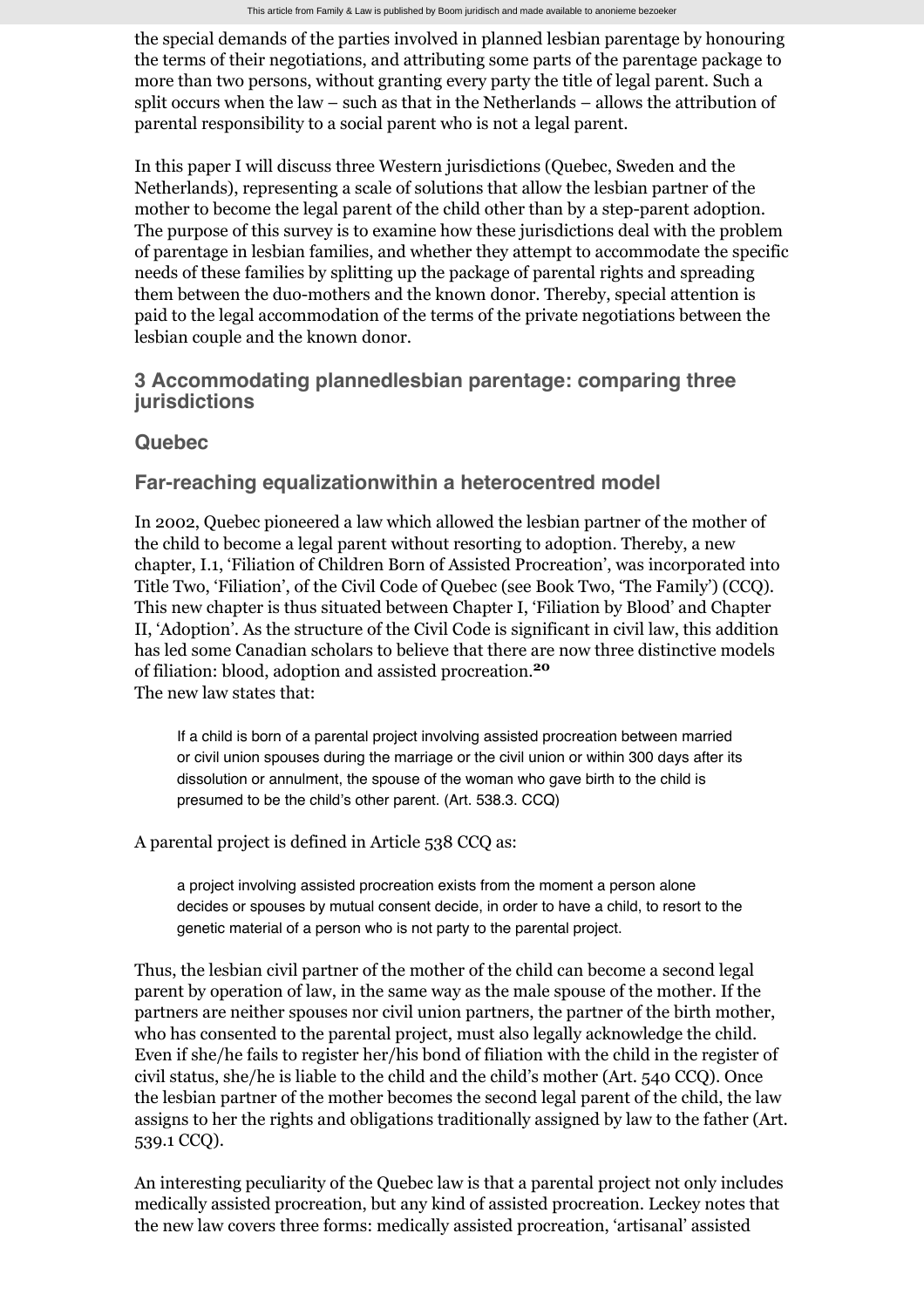procreation without medical intervention, and amicable assisted procreation in which sperm is provided via sexual intercourse.<sup>21</sup> A sperm donor is not considered to be a party to the parental project. Thus, in the first two cases the sperm donation creates no bond of filiation between the donor and the child (Art. 538.2, para. 1 CCQ). This is understandable in the case of an anonymous donor (still possible in Quebec),<sup>22</sup> but the situation can become complicated in the case of a known donor who intends to play a role in the life of the child. Here, the intentions and agreements of the parties play an important role. Thus, in 2004, in the case  $SG v LC$ , <sup>23</sup> the known donor claimed access to the child of a lesbian couple. Both duo-mothers may acquire parental status by operation of Art. 538.2. However, the donor submitted that the parental project had not been between the lesbian civil partners, but between the birth mother and the donor, and therefore Art. 538.2 was not applicable. He supported his claim with an uncontested affidavit in which he asserted that the duo-mother was against having a child, and had even threatened to break up the relationship for this reason. He also claimed that he had always intended to become the child's parent. The judge was amenable to his arguments and granted him access to the child.<sup>24</sup> The legal parentage of the duo-mother was not contested by the donor. Another case,  $LO v S J$ ,  $25$  also reveals the importance of the agreements of the parties. In this case, there was a clear written agreement between the parties that the donor would agree to relinquish all rights as a legal parent.<sup>26</sup> Therefore, the lesbian couple could prove that he was not party to the parental project. The assertion by the donor that the parental project had included both himself and the duo-mothers was rejected because the law of Quebec allows for no more than two legal parents.

In the case of donation by sexual intercourse, the donor may establish his paternity within one year after the birth of the child. During this period, the partner of the birth mother may not invoke possession of a status consistent with the act of birth in an attempt to oppose an application by the donor to establish filiation (Art. 538.2, para. 1 CCQ). There is evidence that in a situation where it is unclear who the parties to the parental project were, as in *SG v LC*, the judge may grant a contact order to a known donor.

Thus, the Quebec law offers strong protection to the lesbian partner of the mother in cases of artificial insemination. Upon consenting to the insemination, she does not need the collaboration of the birth mother to become a legal parent. The known donor cannot challenge her parentage, unless, in rare cases, he is able to prove that he, and not the duo-mother, was party to the parental project. However, as we saw above, the donor acquires a stronger legal position than the duo-mother when the sperm is donated via sexual intercourse. Thereby, the intention and the agreements of the parties are rendered less important than the mere fact of sexual intercourse. Nevertheless, the child cannot later contest the parentage of the duo-mother in order to clear the way for the donor, even if the donor has built a close personal relationship with the child later in life.

The Quebec law does not allow the splitting of the parentage package and the distribution of it to different persons. Moreover, the secrecy of insemination is still preserved. Information about the donor can be revealed only if the health of the child or its descendants is endangered, and only to the medical authority concerned (Art. 542 CCQ). Therefore, even the first part of the parentage package – genetic lineage – still remains under the control of the legal parents in many cases. Moreover, parental authority can only be attributed to legal parents (Art. 598), and is considered to be the most important consequence of legal parentage.<sup>27</sup> However, it is not inconceivable that a duo-mother without legal parental status could be treated as a person who 'stood in the place of the parent' in matters of post-relationship child support, in the same way as the Supreme Court treated a step-parent in Chartier v. Chartier.<sup>28</sup>

The agreement between the donor and the lesbian couple about who is party to the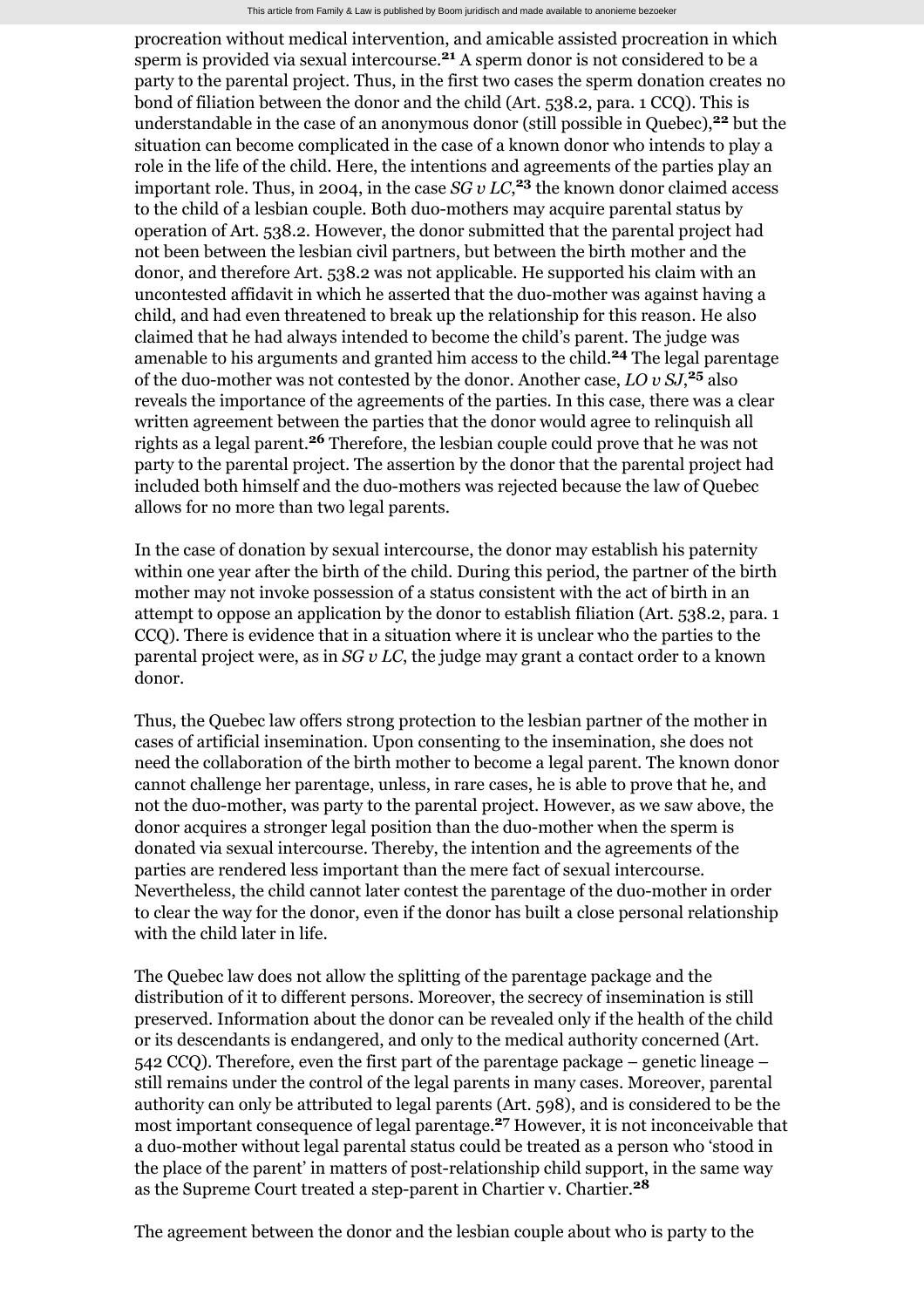parental project is of vital importance in determining who will become the legal parent. However, the law does not permit them to redistribute legal rights and responsibilities between the three of them.

Generally speaking, the law of Quebec models parentage in lesbian families upon a heterosexual couple in a straightforward manner, and leaves little room for the specific situation faced by the former type of family, and for the legal accommodation of the terms of negotiations between the lesbian couple and the known donor.

#### **Sweden**

### **Duo-mother must yield to known donor**

In Sweden, in 2005, informally and formally cohabiting (registered or, since 2009, married) lesbian couples acquired access to donor insemination in publicly funded hospitals on the same footing as heterosexual couples. <sup>29</sup> At the same time, the law on parentage was adjusted.<sup>30</sup> It should be noted that the main incentive for this reform was the protection of the best interests of the child growing up in a lesbian family, rather than equality and the rights of lesbian women.<sup>31</sup> Anonymity of the donor was abolished in Sweden in 1985.<sup>32</sup> If treatment has taken place in a publicly funded hospital, the female partner of the birth mother can easily become the legal parent of the child. However, unlike in Quebec, this is not through the operation of law, but – even if the mothers are married to one another – through a simple procedure of acknowledgment. In contrast, a male husband of the mother becomes the legal father automatically – following the *pater est* presumption. A female partner who has consented to the treatment can become the legal parent of the child with the cooperation of the birth mother by acknowledging her parentage before or after the birth of the child, or without her cooperation by way of court procedure. If she fails to acknowledge her parentage, this can also be established through a court procedure. Although anonymity of the donor has been abolished, in the process of insemination in a publicly funded hospital, a suitable donor is chosen by the doctor,<sup>33</sup> and the women do not know his identity. In such a case, the parentage of the donor cannot be established. This model is rather clear and – as no donor with parental intentions is involved – understandably leaves no room for private negotiations. The position of the consenting duo-mother is strong, as she can become a legal parent without the cooperation of the birth mother.

The position of the parties is rather different if insemination has taken place abroad or in Sweden outside a publicly funded hospital. The simple procedure of establishing parentage of the female partner of the birth mother is not applicable. In such cases, the law demands that the paternity of the donor should be established. In contrast, if the partner of the mother is male, *pater est* presumption remains applicable, and the paternity of the donor cannot be established. The female spouse/registered partner of the mother can only become a legal parent through adoption, provided that it is impossible to establish the paternity of the donor.<sup>34</sup> The rules on establishing paternity regarding children conceived outside publicly funded hospitals apply to two rather dissimilar situations. On the one hand, they apply to the situation in which mothers avoid publicly funded treatment because they do not want paternity to be established. In this case, as the anonymous donor cannot be traced, the duo-mother will ultimately be able to establish her parentage but will have to follow a much more complicated adoption procedure<sup>35</sup> as 'punishment' for the couple's decision to use an anonymous donor. This is consistent with the objectives of the Swedish legislation, which discourages the use of anonymous donor material as it deprives the child of the possibility of tracing its origin.<sup>36</sup> On the other hand, a couple could seek insemination outside a publicly funded hospital in order to avoid the rigid rules applied – a forty year age limit, suitability for parentage test, along with a waiting period of up to two or three years.<sup>37</sup> The other important reason for choosing private treatment or treatment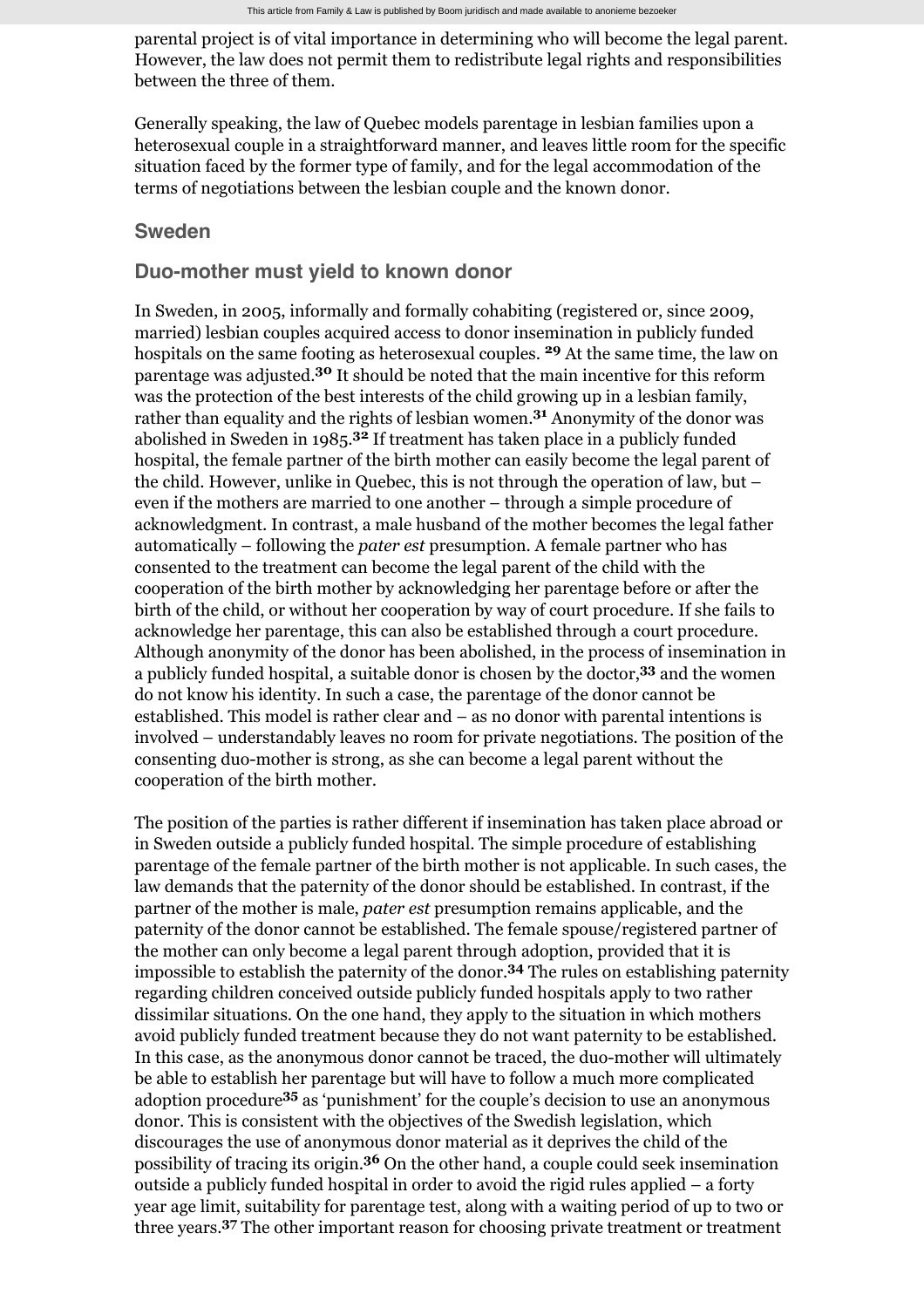abroad could be the wish of the mothers to choose their own donor, who would play a role in the child's life from the beginning.<sup>38</sup> In this case, a donor with parental intentions has a clear advantage over the duo-mother. This rule leaves little room for private agreements because it prescribes that paternity should in the first place be established with regard to the donor, and only by default with regard to the duomother.

Before the paternity of the known donor is established, or establishment of his paternity is proved to be impossible (thus allowing the married duo-mother to proceed with adoption), the identity of the second legal parent of the child remains uncertain. This uncertainty has been said to undermine the main objective of the Swedish legislation – protecting the interests of the child.<sup>39</sup> Discouraging lesbian couples to use a donor of their own choice in a publicly funded hospital, and denying couples who choose private insemination by a known donor the benefits of a simple acknowledgment procedure, has the effect of persuading against the use of known donors, whereas the stated objective of the law is to ensure that a child can have access to information about the donor. This has led to calls in Sweden to allow the female partner of the mother to confirm her parentage, even if the treatment has taken place outside the public hospital system. **40**

On the whole, the Swedish law gives a duo-mother a strong legal position if a child is conceived in a public hospital, and makes her position very weak when her rights clash with the rights of a known donor.<sup>41</sup> In Sweden, the 'parentage package' is split up to the extent that the first part of the package – genetic lineage – is separated from legal parentage in lesbian families. The child has a right to receive this information about the donor after reaching the age of sufficient maturity.<sup>42</sup> However, the division does not go any further than this. Parental rights and responsibilities belong to the legal parents of the child, and cannot be attributed to other persons except through adoption.<sup>43</sup> If the paternity of the donor has been established in the case of insemination outside a publicly funded Swedish hospital, all that the duo-mother can claim upon separation is a right to maintain contact with the child under Chapter 6, Section 15 (3) of the Children and Parent Code. However, if the birth mother opposes such contact, the court proceedings necessary for a contact order can only be initiated by the social welfare committee, which is rather reluctant to allow contact against the will of the custodian parent. **44**

## **The Netherlands**

# **Splitting up the parentage package but not by way of private arrangements**

The Netherlands followed the Swedish example by abolishing the anonymity of donors in 2004.<sup>45</sup> Since 2001, the parentage of the lesbian partner of the mother can be established through an adoption procedure, which was further simplified in 2009.<sup>46</sup> In case of involvement of a donor who has a close personal relationship with the child – rather broadly defined by the Supreme Court<sup>47</sup> – the adoption procedure could be impeded. The parentage of a known donor (with a close personal relationship) can be established through an acknowledgment by the donor with the consent of the birth mother, or, under certain rather limited conditions, with the supplementing consent of the court.<sup>48</sup> This has led to a situation in which both the duo-mother and the donor who has a close personal relationship with the child can effectively block each other's attempts to become the child's second parent, meaning that the child ultimately only has one legal parent.<sup>49</sup> This impasse has made it abundantly clear that, in order to protect both the child and the adults, the law had to provide clear legal rules as to who should become the second legal parent of the child.

In order to tackle this problem, the Dutch Government presented Parliament with a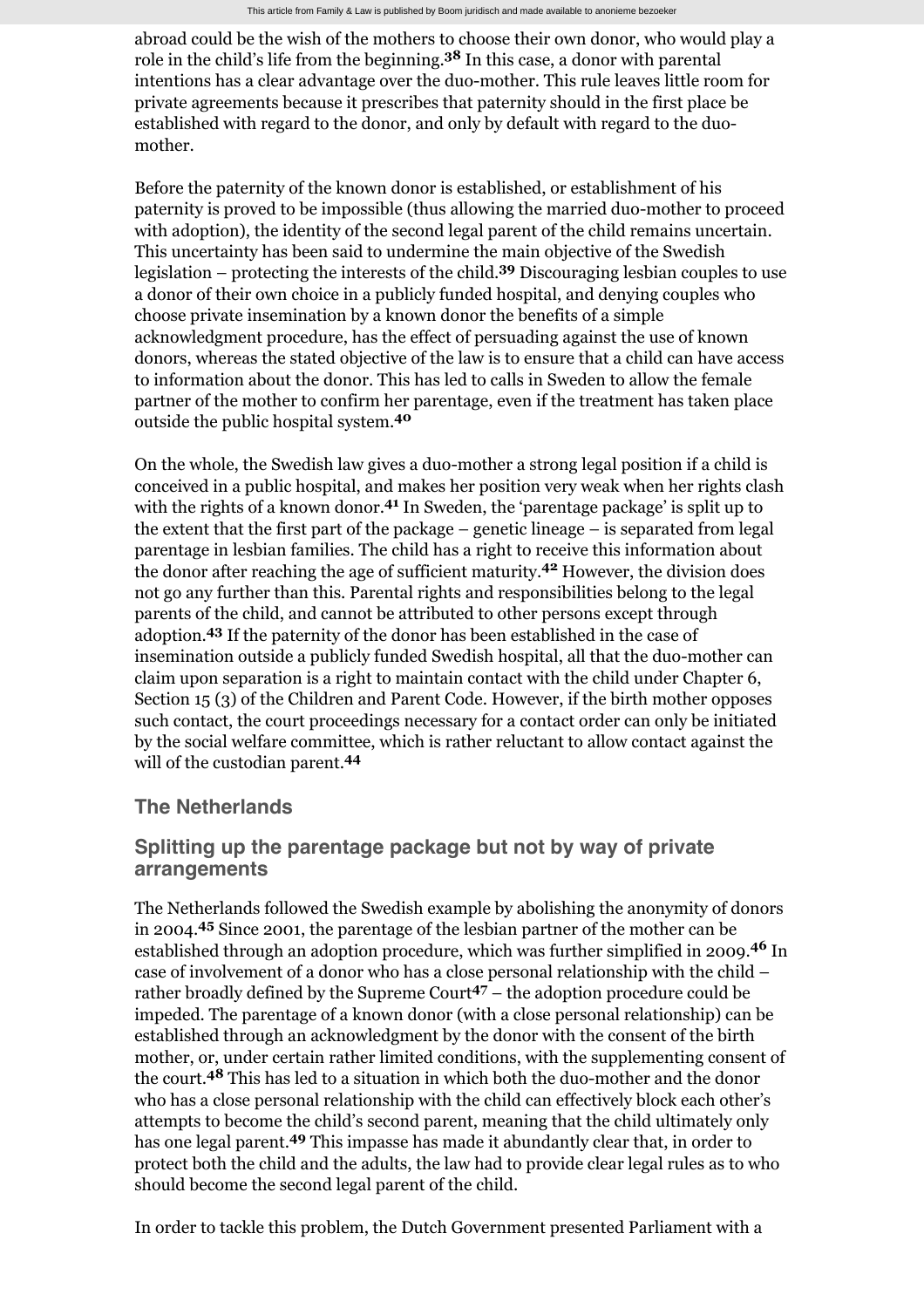bill *On Parentage of the Female Partner* in October 2011.<sup>50</sup> This bill was adopted by the Second Chamber on the 30 October 2012, and by the first Chamber 19 November 2013.<sup>51</sup> As in Sweden, the Dutch legislator considered the starting point of the new legislation to be the best interests of the child and – as far as possible – the equal treatment of children born into homosexual and heterosexual relationships, rather than the equality of the male and female partner of the birth mother. In accordance with this stance, the new law seeks to give due protection to the actual family setting in which the child is growing up. **52**

According to the new law, a married duo-mother becomes a legal parent by operation of law if she can produce a statement from the Donor Data Foundation that the donor is not known to the couple. In all other cases, the duo-mother can acknowledge the child with the consent of the birth mother. In contrast, a male husband of the mother becomes the legal father by operation of law regardless of whether a donor is known or unknown to the couple. A known donor with a close personal relationship can acknowledge the child with the consent of the birth mother. As a child can only have two legal parents, the birth mother can choose who will be the second parent of the child: the duo-mother or the donor. If the birth mother fails to make a choice, the position of the donor is slightly stronger than that of the duo-mother. In such a case, a donor with a close personal relationship can ask the court for a supplementing consent. However, he has little chance of succeeding, as the judge has to weigh up the interests of the donor against the interests of the birth mother to have an undisturbed relationship with the child, and the interests of the child in having a balanced sociopsychological and emotional upbringing. Initially the Government was inclined to deny a duo-mother the possibility to ask the court for supplementary consent, stating that 'biology should have more weight'.<sup>53</sup> However, as a result of an amendment,<sup>54</sup> a duomother, who has consented to the artificial insemination of her spouse, also acquires a right to ask the court for supplementary consent, although the judge can refuse such consent on a broader ground that such acknowledgment 'is not in the interests of the child'. If a duo-mother, who has consented to the treatment, then refuses to acknowledge the child, her parentage can be established by a court order. Establishing the parentage of the donor against his will is not possible, due to concerns about further diminishing of the number of donors.<sup>55</sup> The child can later contest the parentage of the duo-mother on the ground that she is not its biological mother, and through this clear the way for acknowledgment by the donor. However, the child has no corresponding right to contest the parentage of the donor on the ground that they do not have a personal relationship, in order to clear the way for the duo-mother.

The Explanatory Report reveals that the possibility of allowing for more than two legal parents was considered and rejected as entailing too many complications. However, the Dutch law already allows for a certain division of the parentage package between more than two persons.<sup>56</sup> According to Dutch law, a child can have no more than two legal parents, and no more than two persons with parental responsibility, but the persons charged with parental responsibly do not necessarily have to be the same persons as the legal parents. In other words, in some instances, parental responsibility is detached from legal parentage. Regardless of whether the partner of the birth mother is a legal parent or not, if a child is born into a pre-existing marriage or registered partnership, both spouses or registered partners acquire parental responsibility by operation of law, provided that the child has only one legal parent at the moment of birth – the birth mother (Art. 1:255sa, para. 1 Dutch CC). Even if the child is acknowledged by the donor before its birth, parental responsibility can still be attributed to the duo-mother via a court order through a joint application with the birth mother, provided that the legal father has no parental responsibility, the duomother has shared the care of the child for at least one year, or the birth mother has had sole parental responsibility for at least three years, and the attribution is not against the interests of the child (Art. 1:255t, para. 2 and 3 Dutch CC). This means that, under the new law, if the birth mother gives her consent to the donor to acknowledge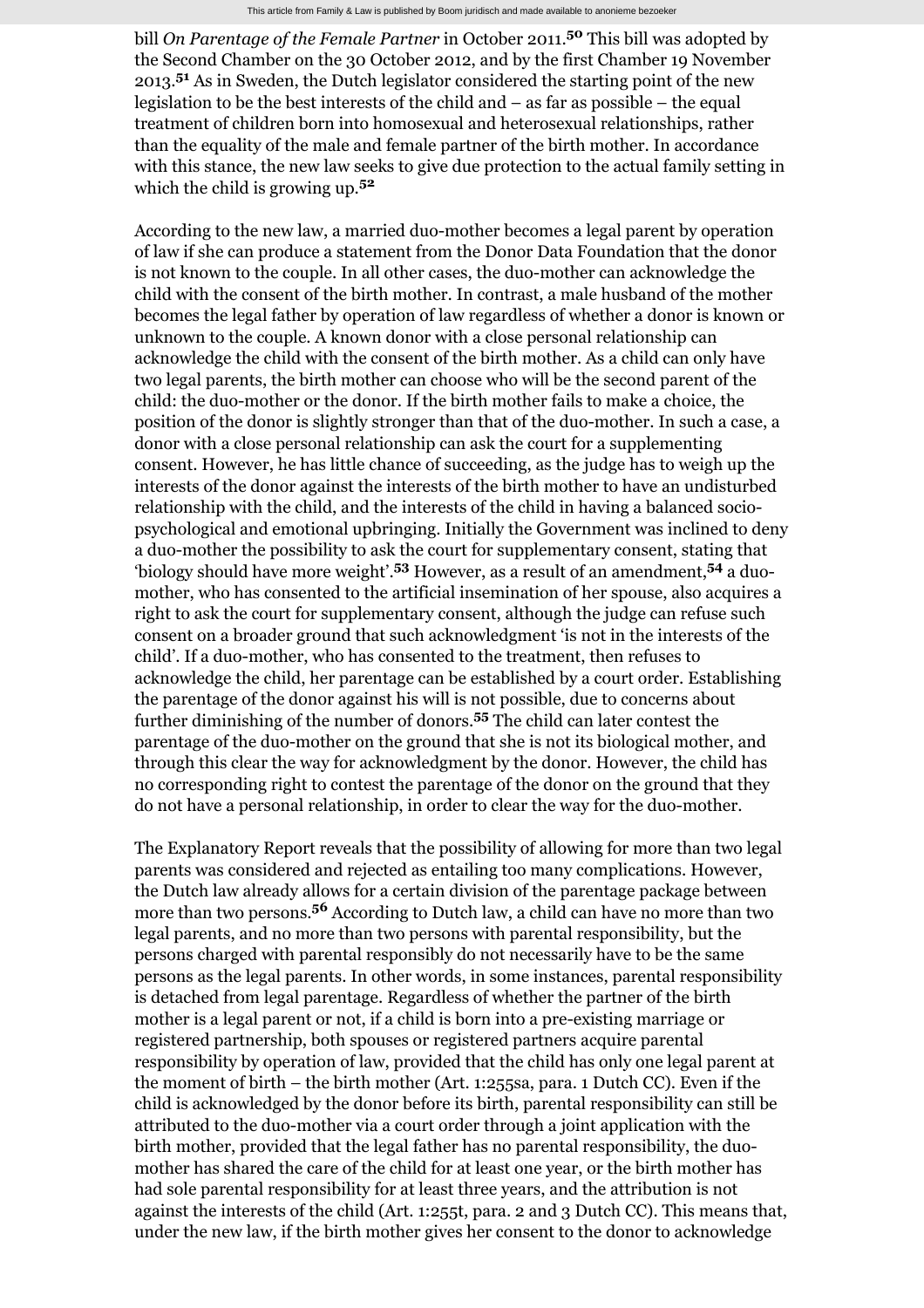the child after its birth, the parentage package can be split between three persons. The birth mother and the donor will be the legal parents, and the birth mother and the duomother will have parental responsibility.<sup>57</sup> The rights and obligations belonging to the parentage package are thus divided (with a certain overlap) between the legal parents and the holders of parental responsibility. In the framework of parliamentary debate on the bill *On Parentage of the Female Partner*, the Deputy Minister for Justice, in reply to an MP's question, promised to commission research into the possibility of accommodating the needs of the parents in multi-parent families by allowing the attribution of parental responsibility to more than two persons. **58**

Whilst the status of legal parent is stronger than the status of a custodial social parent, it includes fewer rights. The status of legal parent can only be lost in the case of adoption. Legal parentage includes a right to give consent to adoption, a right to receive information about the child, mutual inheritance rights, a right to maintain contact with the child, and a duty to support the child. The status of custodial (social) parent includes the right and the duty to care for, educate and support the child, to represent the child, and to manage its property. Parental responsibility of a (social) parent automatically continues after divorce, but can be rescinded by the court in the case of a severe parental conflict, or if it is otherwise in the best interests of the child (Art. 1:253a, para. 2 Dutch CC). After losing parental responsibility, a social parent is still liable for child maintenance for a period equal to that in which she/he had parental responsibility (Art. 1:253w). In order to complete the picture, it is important to add that persons with a close personal relationship with a child have the right to personal contact with the child, enforceable against the will of the legal parents (Article 1:377a of the Civil Code). This means that donors with a close personal relationship but no parental status, as well as social duo-mothers with no parental status, have a strong right to maintain contact with a child.

Although the Dutch law performs well with regard to the possibility of splitting the parentage package between the donor and the duo-mother, it performs rather poorly in accommodating the private arrangements of the parties. The Explanatory Report explicitly suggests that if the donor is known by the mothers, the parties are expected to make private arrangements.<sup>59</sup> However, the new law falls short in clarifying the legal status of such arrangements or providing the necessary guidelines for the parties. In reply to a suggestion put forward by homosexual interests organisation COC Netherland, which proposed that arrangements made between the donor and the couple should be laid down in a legally binding 'donorship plan', the Government – surprisingly enough –submitted that such private arrangements are already binding under the current law, and nothing precludes the parties from making such plan.<sup>60</sup> In reality, the intentions of the parties are often not clearly stipulated and often not expressed in writing, which leads to much uncertainty and problems in cases of noncompliance. Even when the terms of agreement are clear, the status of such arrangements is, in general, far from clear,<sup>61</sup> and a straightforward attribution of parentage and parental responsibility by private agreement is not possible.<sup>62</sup> The unenforceability of the agreements leaves both the duo-mother and the known donor at the mercy of the birth mother. An agreement between the partners stipulating that the duo-mother will become the legal parent does not bind the birth mother. According to the new law, the birth mother can simply refuse to consent to acknowledgment by the duo-mother, who has no possibility to refer this to the court. Likewise, an agreement with the donor allowing him to become the legal father is not binding upon the birth mother. However, both the donor and the duo-mother can go to court, where an agreement would play an important, although not decisive role.<sup>63</sup> Strikingly, all these agreements are bilateral between the birth mother and either the donor, or the duo-mother, rather than between all three. The status of an agreement between the couple and the donor, stipulating that the latter will not claim legal parentage, is unclear. The law does not allow for the surrender of existing parental status, for example, in the case of surrogate motherhood. However, in the case of a donor or a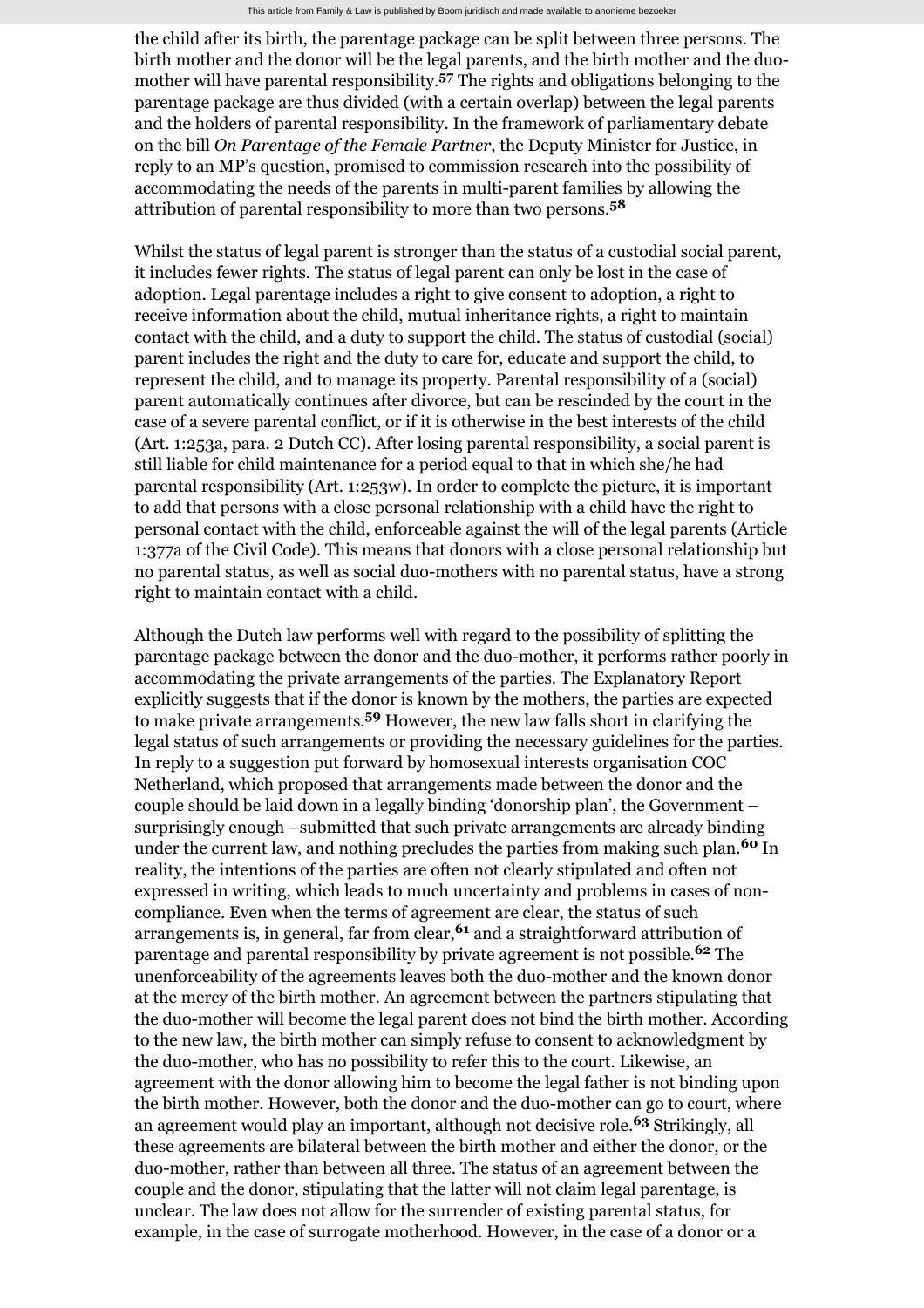duo-mother (when the child is conceived with the sperm of the known donor), it is not an existing, but a future parental status, that is at stake.<sup>64</sup> In any case, an agreement would not preclude the court from dealing with a donor's or duo-mother's application for legal parentage, and it would most likely be regarded as an important consideration in the case.

An overall assessment of Dutch current and pending law is that it provides a wellconsidered default regulation for the situation in which the parties cannot agree, but it has missed the chance to provide proper legal accommodation for the private ordering of planned lesbian parentage.

# **Conclusion: New families – new parentage**

# **Splitting up the parentage package by way of private arrangements**

The preceding discussion of Quebec, Swedish and Dutch legislation on planned lesbian parentage shows that all three jurisdictions formally adhere to the traditional concept of allowing no more than two legal parents. However, a functional analysis reveals that the abolition of the anonymity of donors in Sweden and the Netherlands resulted in a de facto split of one part of the parentage package – genetic lineage. Quebec and Sweden allow for no further splitting of the package, and attempt to shape lesbian parentage along the lines of the traditional heterocentred two-parent model. Thereby, the Quebec law gives a strong position to a lesbian duo-mother (as long as the donor is not party to the parental project), choosing a far-reaching equalisation of lesbian and heterosexual families. The Swedish law gives the lesbian duo-mother a strong position only vis-à-vis an unknown donor. The Dutch law goes much further in departing from the traditional unity of the parentage package, by allowing parental responsibility to be attributed to a social parent who is not a legal parent of the child. In the case of planned lesbian parentage, parental rights and responsibilities can be split between the donor and the duo-mother, with the birth-mother given a decisive role.

Quebec and Swedish law leave little room for private arrangements between the donor and the duo-mother. However, in Quebec, agreement between the parties is of vital importance in determining who is the other legal party to the parental project: the donor or the duo-mother. The Dutch law is rather ambivalent in this respect, but most agreements do not include all three parties, are not legally binding and, at best, will be treated by the court as an important consideration in the case.

This comparison supports the suggestion that the future of adequate legal accommodation of planned lesbian parentage should probably lie in the splitting of the traditional parentage package, dividing it between the donor and the duo-mothers, according to their own legally binding arrangements. Such arrangements need proper legal regulation, and should be made in writing before the birth of the child and on the basis of legal advice. The new approach to parentage would allow for tailor-made solutions, reflecting the richness of existing practices concerning the division of parental roles in lesbian families. It would encourage lesbian couples to feel safe in using known donors, and allow the latter to build a close personal relationship with the child without fear of undesired legal consequences. Moreover, the value of new parentage, which entails the splitting up of the traditional parentage package, is not limited to planned lesbian parentage alone. It can also be used in similar settings, where more than two persons may assume parent-like roles, such as surrogate motherhood, step-parentage, and – perhaps – open adoption.

## **Noten**

**1** The anonymity of donors was abolished in Sweden in 1985, Austria, 1992, Victoria (Can.), 1998, Switzerland, 2001, the Netherlands and Western Australia, 2004,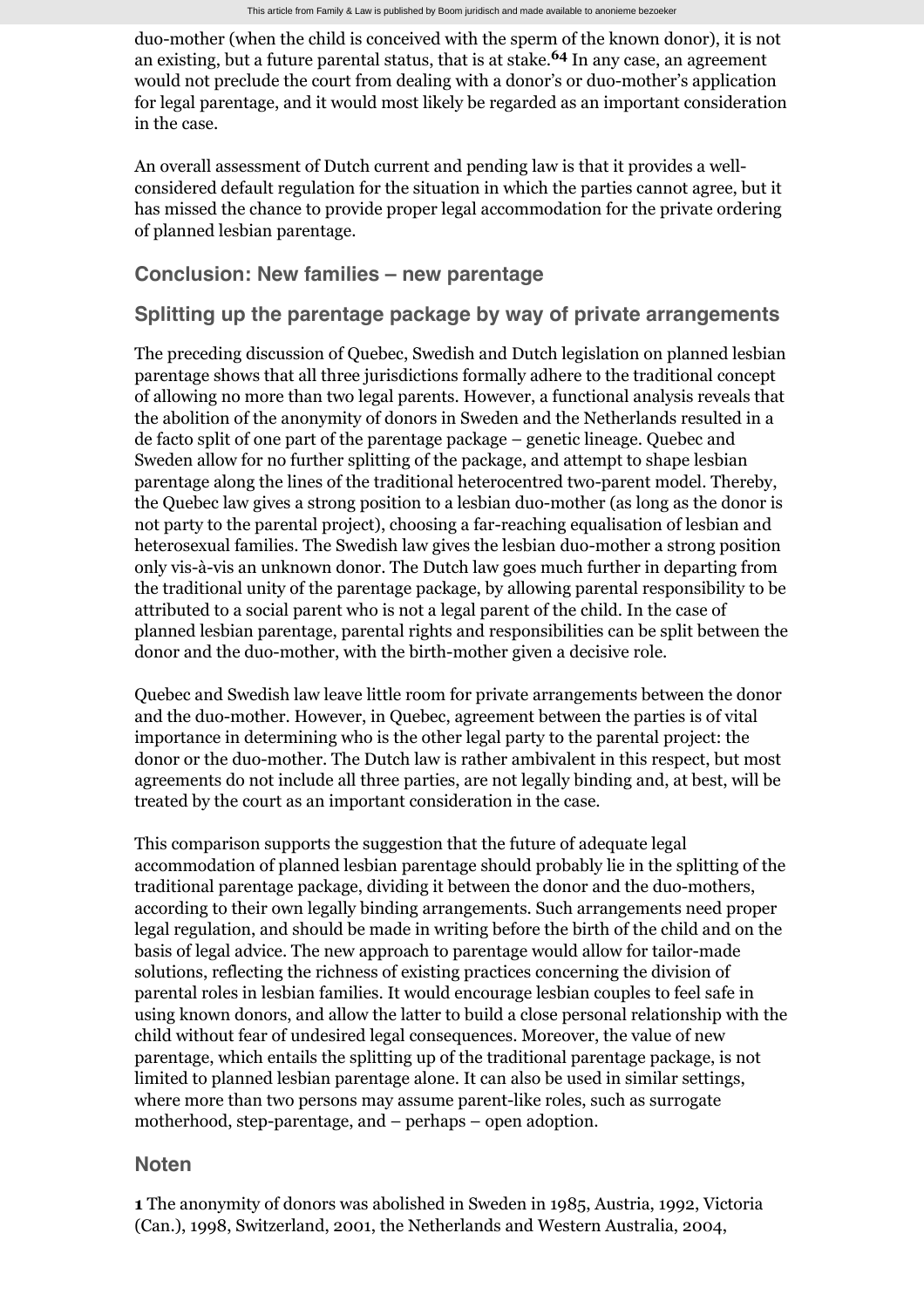Norway, the UK and New Zealand, 2005, Finland, 2007; see E. Blyth, L. Frith, 'Donorconceived people's access to genetic and biological history: an analysis of provisions in different jurisdictions permitting disclosure of donor identity', *23 International Journal for Law*, *Policy and the Family*, 2009, p. 177.

**2** M. Jänterä-Jareborg, 'Parenthood for Same-Sex Couples – Scandinavian Developments', in: K. Boele-Woelki, A. Fuchs (eds.), *Legal Recognition of Same-Sex Relationships in Europe,* 2<sup>nd</sup> revised edition, Intersentia, Antwerp, 2012, p. 112.

**3** The 2004 study of choices made under a double-track system at a hospital in Leiden, offering a choice between an anonymous and a non-anonymous donor, revealed that between 1994 and 2004, 98% of lesbian couples and 63% of heterosexual couples chose a non-anonymous donor, A. Brewaeys *et al*., 'Anonymous or identity-registered sperm donor? A Study of Dutch recipients' choices', *20 Human Reproduction*, 2005, p. 820-824.

**4** In this case, the Court of Appeal of Ontario granted – upon joint request of the lesbian couple and the donor – parental status to all three, because in the case of adoption of the child by the lesbian partner of the birth mother the donor and his family would lose all legal connection with the child. This was not considered to be in the best interests of the child. By granting this decision, the Court made use of its inherent *parens patriae* jurisdiction to fill legislative gaps. *AA v BB* 2007 ONCA 2, 83 OR (3d) 561.

**5** A non-binding Model Act, adopted by the *Uniform Law Conference* in 2010. Available online at: http://www.ulcc.ca/en/2010-halifax-ns/573-civil-sectiondocuments-2010/810-uniform-child-status-act

**6** Came into force on March 18, 2013, available online at: http://www.bclaws.ca/EPLibraries/bclaws\_new/document/ID/freeside/00\_11025\_01

**7** Both acts require a preconception agreement between the birth mother, her partner and the donor. The UCSA goes even further and allows more than one donor and his/her/their partner(s) to become additional parent. Under the FLA 2013 the parentage is attributed to a donor solely on the ground of the agreement (s. 30), while the *UCSA* (s. 9 (5)) requires a declaratory court order, that has to be sought within 30 days after the birth of the child.

**8** In several other jurisdictions, proposals to lift up the restriction of number of legal parents have been considered, e.g. New Zealand Law Commission's 2015 88 Report New Isssues in Legal Parenthood (available online at: http://www.lawcom.govt.nz/sites/default/files/publications/2005/04/Publication\_91\_315\_R88.pdf ) and California Bill (SB147, see: http://www.leginfo.ca.gov/pub/11- 12/bill/sen/sb\_1451-1500/sb\_1476\_bill\_20120224\_introduced.html) vetoed by the Governor in 2012.

**9** For an overview see R. Leckey, 'Law Reform, Lesbian Parenting, and the Reflective Claim', *20(3)Social and Legal Studies*, 2011, p. 333-334.

**10** F. Kelly, '(Re)forming parenthood: The Assignment of Legal Parentage Within Planned Lesbian Families', *40 Ottawa Law Review*, 2008-9, p. 188.

**11** Kelly (2008), p. 207.

**12** Leckey (2011), p. 332 ff.

**13** Kelly (2008), p. 213; J. Millbank, 'The Limits of the Functional Family: Lesbian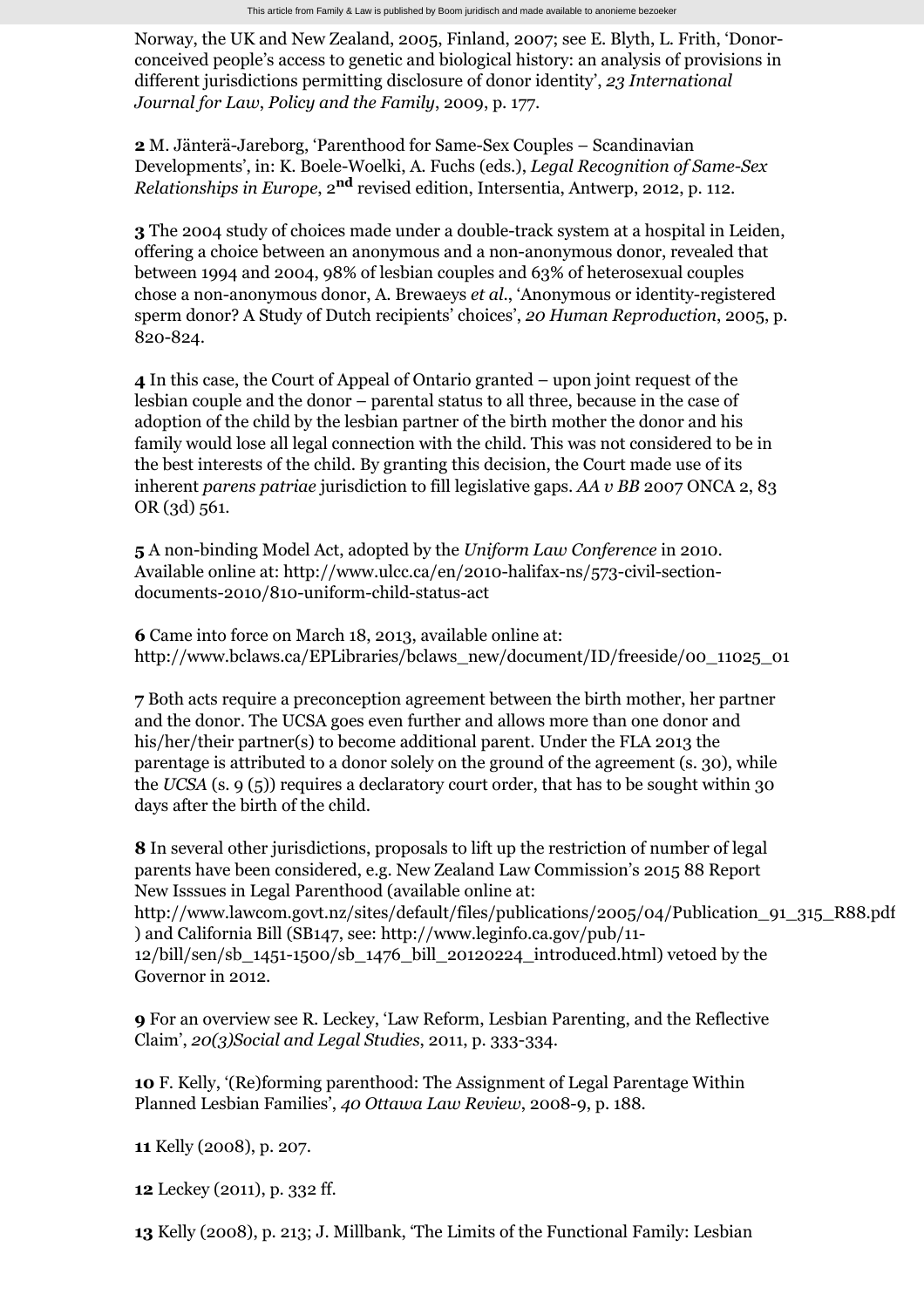Mother Litigation in the Era of the Eternal Biological Family', *22 (2) International Journal for Law, Policy and the Family*, 2008, p. 165.

**14** Thus, the Uniform Law Conference of Canada recommended in its 2010 Uniform Child Status Act that a child – under certain circumstances – can have more than two legal parents, [<www.culcc.ca>](http://www.familieenrecht.nl/tijdschrift/fenr/2014/02/FENR-D-13-00002). For an overview of the discussion in Canada see L. Harder, M. Thomarat, 'Parentage Law in Canada: The Number Game of Standing and Status', *26 (1) International Journal for Law, Policy and the Family*, 2012, p. 62-87.

**15** Leckey (2011), p. 338-343.

**16** F. Kelly, '(Re)forming parenthood: The Assignment of Legal Parentage Within Planned Lesbian Families', *409 Ottawa Law Review*, 2008, p. 188.

**17** L. Harder, M. Thomarat (2012), p. 74.

**18** G. Lind, *'*Responsible fathers: paternity, the blood tie and family responsibility', in: J. Bridgeman, H. Keating, G, Lind (eds.) *Responsibility, Law and the Family*. Ashgate, Aldershot, 2008, p. 196.

**19** C. Smart and B. Neale, *Family fragments*, Cambridge, Policy Press, 1999*;* R. Collier and S. Sheldon, *Fragmenting fatherhood: a social-legal study,* Oxford, Hart, 2008.

**20** See R. Leckey, '"Where the Parents Are of the Same Sex": Quebec Reforms to Filiation', *23 International Journal for Law, Policy and the Family*, 2009, p. 75.

**21** R. Leckey, '"Where the Parents Are of the Same Sex": Quebec Reforms to Filiation', *23 International Journal for Law, Policy and the Family*, 2009, p. 66.

**22** R. Leckey, '"Where the Parents Are of the Same Sex": Quebec Reforms to Filiation', *23 International Journal for Law, Policy and the Family*, 2009, p. 66.

**23** *SG v LC* [2004] Q.J. No 6915 (Sup. Ct.).

**24** For a discussion of this case see F. Kelly 'Producing Paternity: The Role of Legal Fatherhood in Maintaining the Traditional Family', *21 Canadian Journal of Women and the Family*, 2009, p. 340-342.

**25** *LO v SJ* [2006] Q.J. No 450 (Sup. Ct.).

**26** For a discussion of this case see also F. Kelly, 'Producing Paternity: The Role of Legal Fatherhood in Maintaining the Traditional Family', *21 Canadian Journal of Women and the Family*, 2009, p. 343.

**27** G. Alin-Gheorghe, 'Parental Authority in the Regulation of the Civil Code in Quebec', *2 Annals of Constatin Brancusi University of Targu Jiu Annals - Juridical Sciences Series*, 2009, p. 47.

**28** Chartier v. Chartier, [1999] 1 SCR 242.

**29** Swedish Act (2006:351) on Genetic Integrity, chapters 6 and 7.

**30** See A. Singer, 'Equal Treatment of Same-Sex Couples in Sweden', in: B. Atkin (ed.), *The International Survey of Family Law*, Jordan Publishing, Bristol, 2010, p. 397.

**31** M. Carbin et al., '(In)appropriate Mothers: Policy Discourses on Fertility Treatment for Lesbians in Denmark, Finland and Sweden', in: R. Kuhar, J. [Takács,](http://www.familieenrecht.nl/tijdschrift/fenr/2014/02/FENR-D-13-00002) *Doing*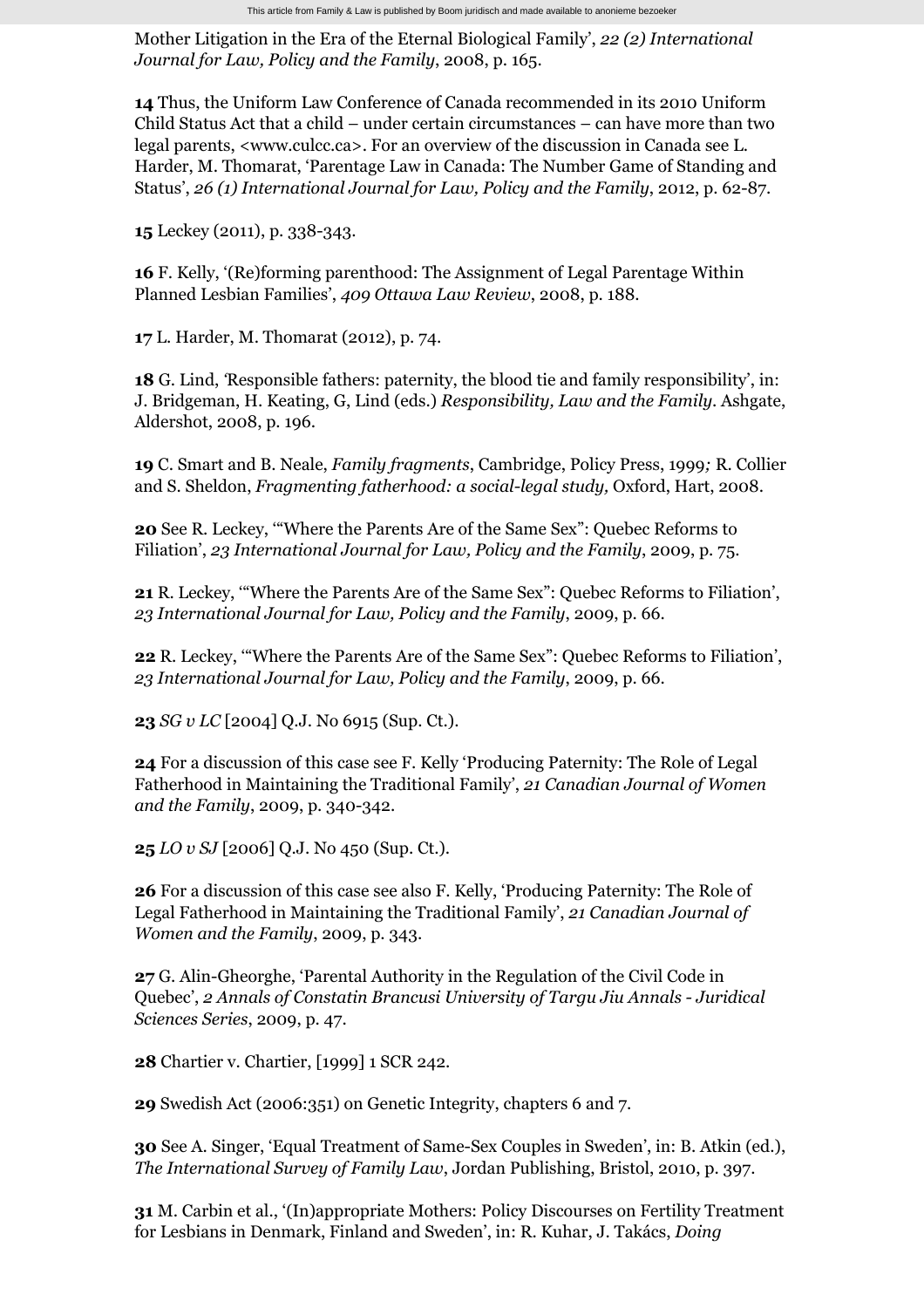*Families: Gay and Lesbian Family Practices*, Mirovni Institut, Ljubljana, 2011, p. 59.

**32** The 1984 Law on Insemination, applicable only to heterosexual couples was replaced by the gender-neutral Genetic Integrity Act in 2006 (2006:351).

**33** Chapter 6, section 4, Genetic Integrity Act.

**34** See Singer (2010), p. 397.

**35** M. Jänterä-Jareborg, 'Parenthood for Same-Sex Couples – Scandinavian Developments', in: K. Boele-Woelki, A. Fuchs (eds.), *Legal Recognition of Same-Sex Relationships in Europe,* 2<sup>nd</sup> revised edition, Intersentia, Antwerp, 2012, p. 112.

**36** Jänterä-Jareborg (2012), p. 109.

**37** Ibid, p. 112.

**38** Ibid., p. 112.

**39** Carbin et al., (2011), p. 75.

**40** Jänterä-Jareborg (2012), p. 110.

**41** Carbin et al. (2011), p. 76.

**42** Chapter 6, section 5, Genetic Integrity Act.

**43** M. Jänterä-Jareborg, A. Singer, C. Sörgjerd, 'Swedish Report concerning the CEFL Questionnaire on Parental Responsibilities', <http://www.law.uu.nl/priv/cefl>, p. 16.

**44** M. Jänterä-Jareborg, A. Singer, C. Sörgjerd, 'Swedish Report concerning the CEFL Questionnaire on Parental Responsibilities', <http://www.law.uu.nl/priv/cefl>, p. 26.

**45** Artificial Insemination Donor Information Act, 25 April 2002, in force since 1 January 2004. Stb. 2002, 240.

**46** By law of 24 October 2008, Stb. 2008, 425.

**47** The relevant circumstances are: close friendship with the mother, her choice of that actual donor, mutual wish to have a child, discussing the future role of the donor in the life of the child, initial mutual intention that the donor would acknowledge the child, persistent wish of the donor to maintain contact with the child (HR, 30 November 2007, NJ 2008, 310).

**48** For more details see I. Curry-Sumner, M. Vonk, 'It All Depends on Who You Ask: Dutch Parentage and Adoption Law in Four Acts', in: B. Atkin (ed.), *The International Survey of Family Law*, Jordan Publishing, Bristol, 2009, p. 329-331.

**49** As illustrated by two recent Supreme Court cases involving the same parties. In the first case, the court of first instance granted the donor the right to acknowledge the child after the mother had not consented, but the court of second instance revoked this decision upon the appeal of the duo-mother (HR 24 January 2003, NJ 2003, 383). In the second case, the adoption was granted to the duo-mother by the court of first instance only to be revoked by the second court upon the application of the donor (HR 21 April 2006, NJ 2006, 584).

**50** First Chamber 2011/2012, 33 032, nr. A.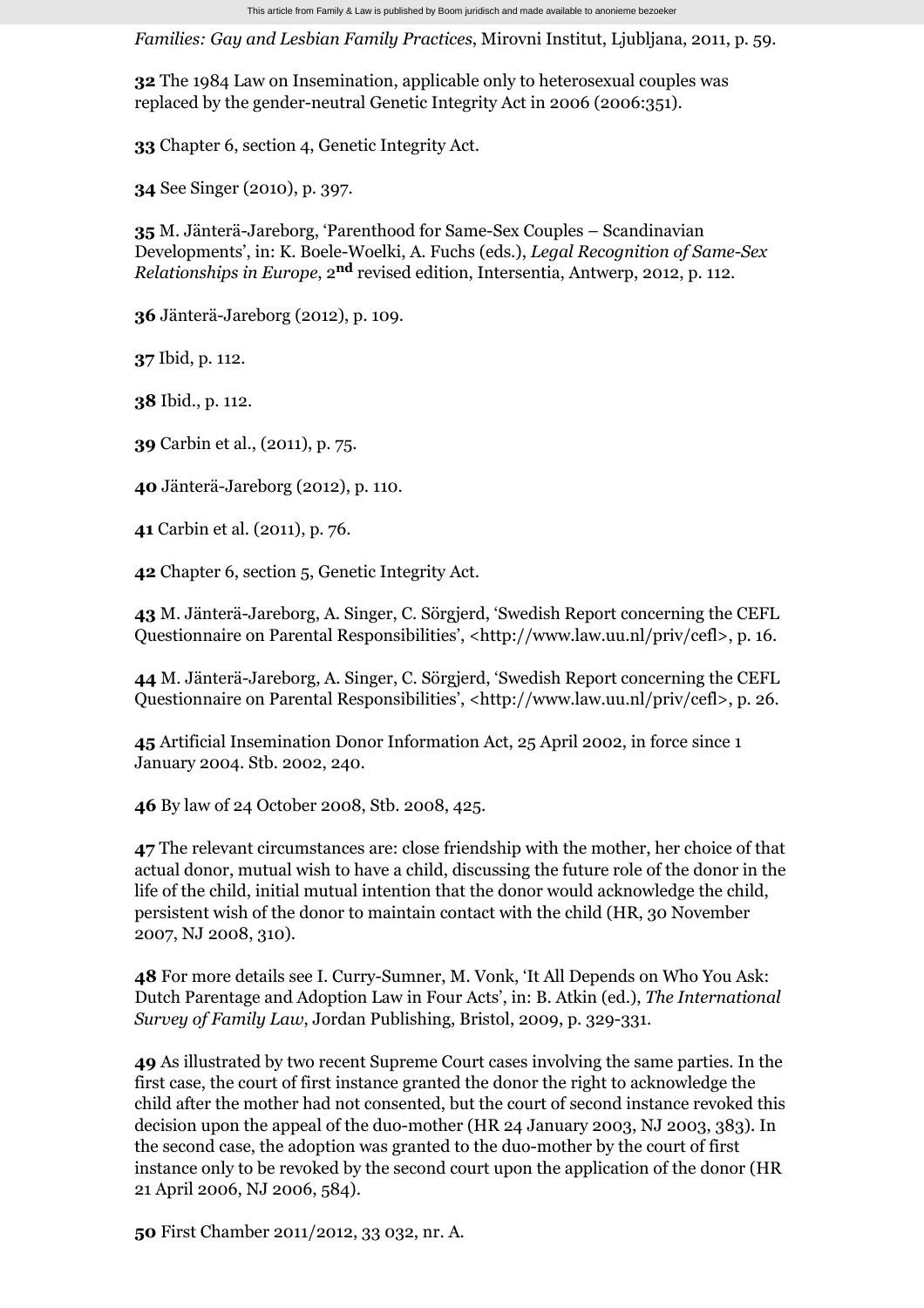**51** Amendment of the Book 1 of the Civil Code in relations to attribution of legal parentage to a female partner of the mother others than by way of adoption (*Wijziging van Boek 1 van het Burgerlijk Wetboek in verband met het juridisch ouderschap van de vrouwelijke partner van de moeder anders dan door adoptie*), Stb. 2013, 480. Comes into force om 14 April 2014. For an account in Dutch see: M.J. Vonk, 'Een huis voor alle kinderen, De juridische verankering van intentionele meeroudergezinnen in het afstammingsrecht', *NJB*, 2013.

**52** Memorie van Toelichting. *Kamerstukken II* 2011/12, 33032, nr. 3.

**53** Government response to comments in parliament. Nota naar aanleiding van het verslag. *Kamerstukken II* 2011/12, 33032, nr. 6.

**54** *Kamerstukken II* 2011/12, 33032, nr. 15.

**55** Memorie van Toelichting. *Kamerstukken II* 2011/12, 33032, nr. 3.

**56** For more details see M. Vonk, 'One, Two or Three Parents?', *18 International Journal for Law, Policy and the Family*, 2004, p. 114-116 and her dissertation *Children and their Parents*: *A comparative study of the legal position of children with regard to their intentional and biological parents in English and Dutch law*, Intersentia, Antwerp, 2007, p. 229-242.

**57** For more details see M. Vonk, 'One, Two or Three Parents?' *18 International Journal for Law, Policy and the Family*, 2004, p. 114-116 and her dissertation *Children and their parents*: *A comparative study of the legal position of children with regard to their intentional and biological parents in English and Dutch law*, Intersentia, Antwerp, 2007, p. 229-242.

**58** *Handelingen* II 2012/2013, 33 032, nr. 13. The results of this research will be published in 2014.

**59** *Memorie van Toelichting*. *Kamerstukken II* 2011/12, 33032, nr. 3.

**60** Government response to comments in parliament. Nota naar aanleiding van het verslag. *Kamerstukken II* 2011/12, 33032, nr. 6.

**61** For more details on various settings see C. Forder, 'Erkenning door de vrouwelijke partner van de moeder', Report commissioned by the Dutch Ministry of Justice, 2 February 2009. http://www.carolineforder.com/images/familylaw\_pdf2.pdf

**62** The results of the research on the merits of enacting legal rules on 'donorship plan', commissioned by the Government, are published in 2014 on http://www.rijksoverheid.nl/documenten-enpublicaties/kamerstukken/2014/02/07/aanbieding-rapport-wodc-rapportmeeroudergezag.html

**63** Recent case law provides examples of the judges giving significant weight to the promise of the birth mother to give her consent to the acknowledgment of the child by the donor. (HR 12 November 2004, NJ 2005, 248, JdB).

**64** Forder (2009), p. 57.

[© Boom Juridische uitgevers](http://www.bju.nl/)